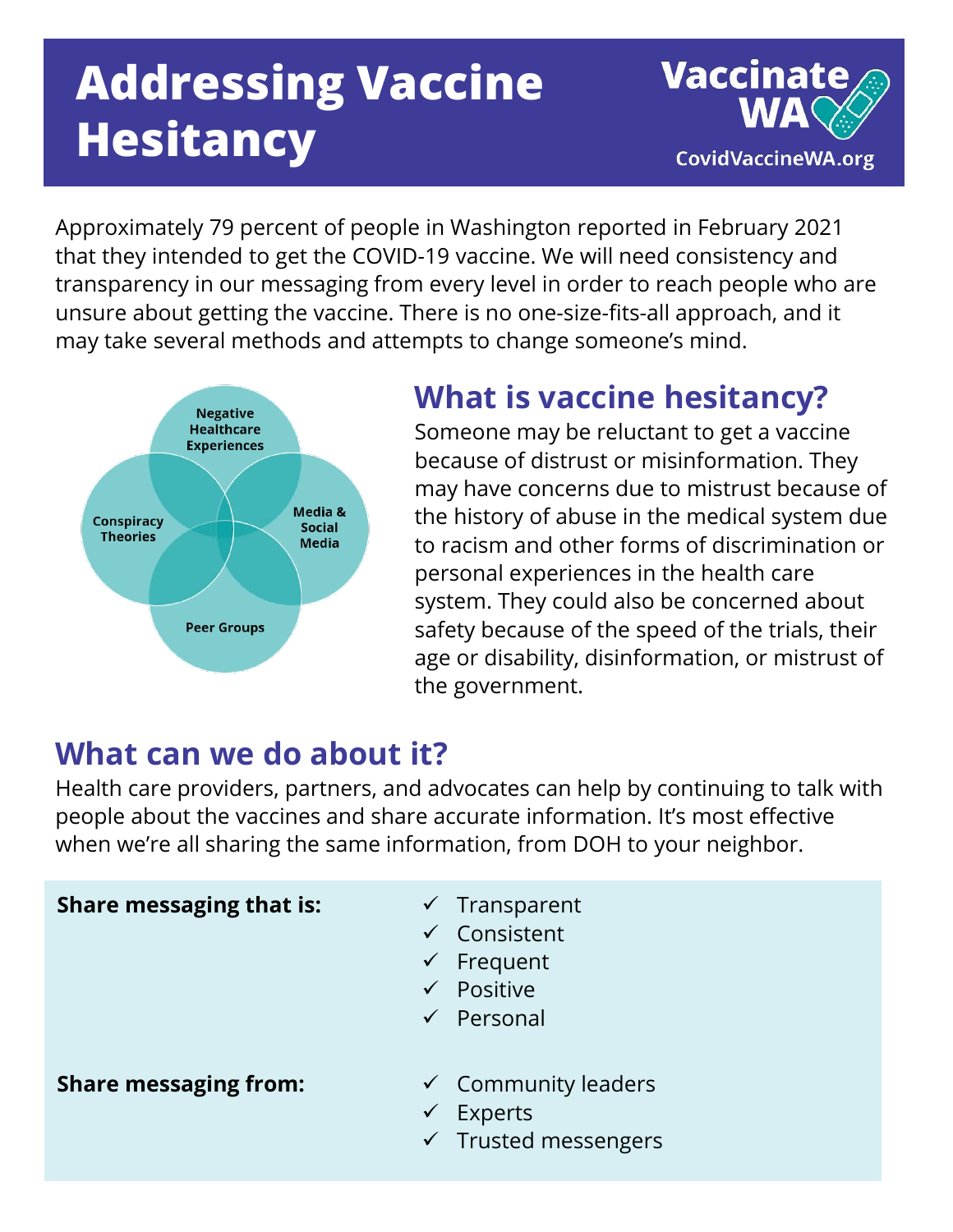## **When talking to patients, community members, family, or friends…**



### **Organizations can:**

**Build trust.** Share communications that are accurate, honest, open, and frequent.

**Empower.** Provide support and resources to people who are trusted voices, like health care providers.

**Talk with communities and trusted individuals.** Reach out to people in your organization or community and start having conversations about the COVID-19 vaccine.



### **Health care providers can:**

**Make a strong recommendation.** Studies have shown this is the most important factor in a patient's decision.

If they aren't sure, then you can:

- **1. Ask questions.** Explore how your patients feel about the vaccine and if they have any questions.
- **2. Acknowledge their concerns and feelings.** Be empathetic and consider your patient's viewpoint.
- **3. Advise.** Address your patient's questions and concerns, then recommend a next step.



#### **You can:**

**Acknowledge** that your friend or family member wants the best for themselves and their loved ones.

**Ask** if there's anything about the COVID-19 vaccine that they're unsure about.

**Offer** information from trusted resources (like the Centers for Disease Control and Prevention or Department of Health) that addresses their concern.

**Share** stories that frame why you chose to get the COVID-19 vaccine.

**Encourage** them to talk with their provider or clinic.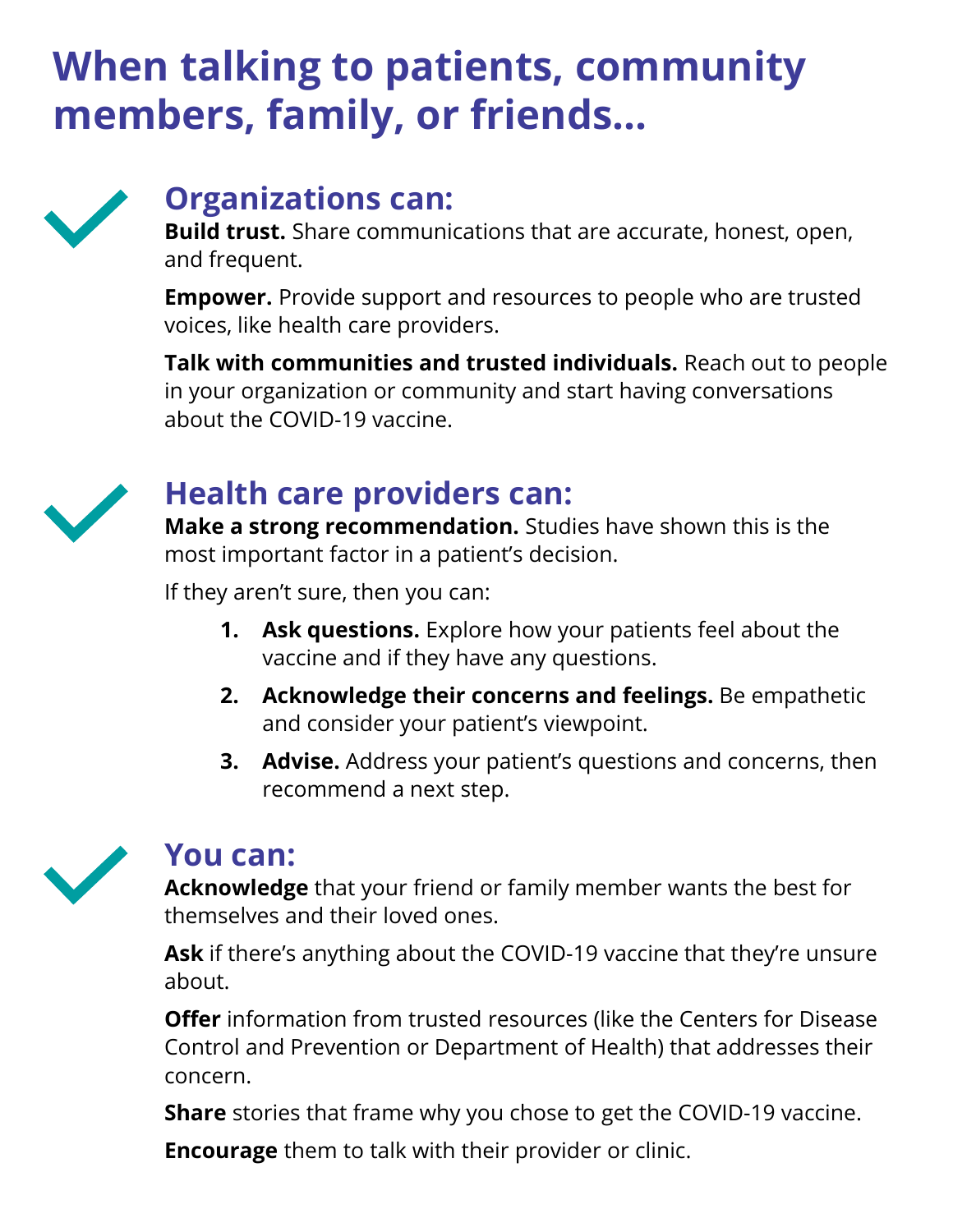### **Resources**

DOH materials work to address vaccine hesitancy by addressing common concerns, providing factual information, establishing social norms, and promoting voices and stories from people who are trusted in their community. Most materials are available in multiple languages.

#### **Discussion guides** Best for health care providers and community organizations. Wednesday Health Care Use it by: • Practicing the flow charts in mock conversations • Talking with patients and community members • Promoting the tool to your networks Provider discussion guides are available in the DOH [COVID vaccine provider toolkit. Community guides](https://www.doh.wa.gov/Emergencies/COVID19/HealthcareProviders/VaccineInformationforHealthcareProviders/ToolkitandResources#heading65953)  are available on the DOH resources and [recommendations webpage. Available in](https://www.doh.wa.gov/Emergencies/COVID19/ResourcesandRecommendations#vaccines) English only. **Social media graphics and text** Best for anyone with a social media account (Facebook, Twitter, Instagram, LinkedIn). Use it by: Options for<br>text and<br>hashtags • Posting on your social media accounts • Encouraging partners to share on their feeds **PHASE 1B OF COVID-19<br>VACCINATIONS STARTS TODA** [Available in 30 languages on the COVID-19 vaccine](https://coronavirus.wa.gov/partner-toolkit/covid-19-vaccines-questions-answers) partner toolkit. Options for<br>post graphics **Videos Best for anyone with a digital presence.** Use it by: • Embedding on your website • Embedding in a blog post • Posting on your social media accounts **COVID VACCINE** • Sharing in emails or newsletters [Available in 38 languages on the COVID-19 vaccine](https://coronavirus.wa.gov/partner-toolkit/covid-19-vaccines-questions-answers) partner toolkit. **Banner ads** Best for anyone. Use it by: • Embedding on your website To those helping get the community vaccinated • Embedding in a blog post • Adding to newsletters or your email block • Adding static banners to print materials [Available in 20 languages on the COVID-19 vaccine](https://coronavirus.wa.gov/partner-toolkit/covid-19-vaccines-questions-answers) partner toolkit.